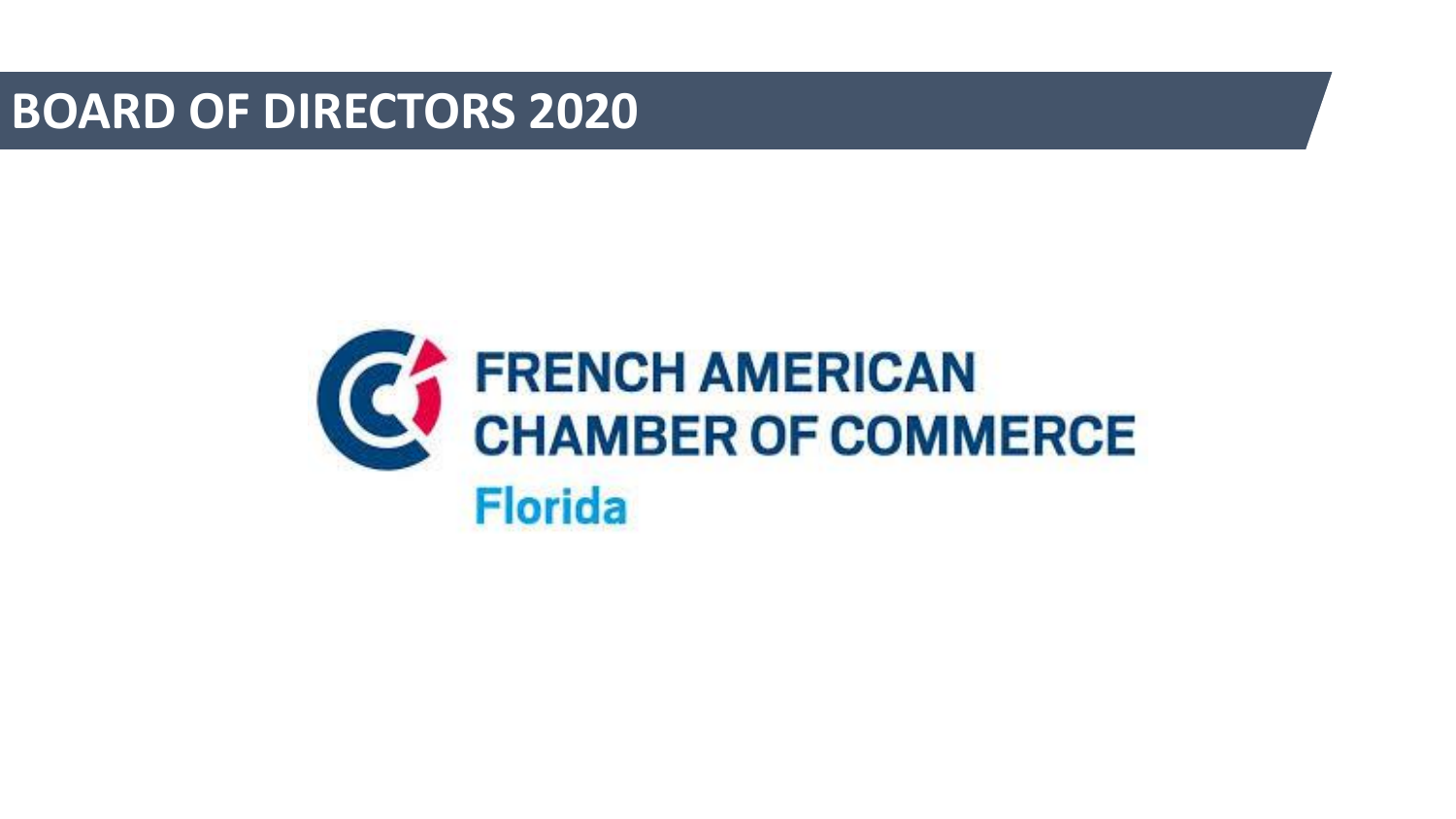

## **Jean-Paul Barre**  Health Insurance

Je suis né le 13 octobre 1958 a l'île de la Réunion. Après avoir effectué une scolarité dans le primaire à l'Île de la Réunion, j'ai effectué sept années de pensionnat en métropole, avant de terminer ma formation dans différentes compagnies d'assurance, dont la Garantie Mutuelle des Fonctionnaire où je suis resté dix ans.

Courtier d'assurance en Métropole et dans l'Océan Indien depuis 1990, je me suis spécialisé dans l'assurance de personne.

Apres un déménagement, pour des raisons familiales, en 2004 en Floride, j'ai passé mes licences pour devenir également Agent d'assurance aux Etats-Unis, où je me suis toujours spécialisé dans le domaine de l'assurance Santé, Vie et Prévoyance.



**Bertille Bondrille**  CEO DMC CONTACT USA / CONTACT **FVFNTS** 

**Raphael Bolzan** Chief Customer Officer-Americas & East Asia

Bertille founded CONTACT USA in June 2005. Today she manages 20 employees in the USA and 10 employees abroad. She was born in Erondelle, a small village in Picardie (France). She left her hometown to study in Cannes where she became a professional dancer until 2000. Then, she decided to leave France and go to the USA, at this time she changed her career. After working 4 years for a DMC, she decided to create her own company in the travel industry and she is now a wholesaler for the USA, Bahamas, Canada and Panama to numerous Tour Operators in Europe and abroad for individual clients as well as numerous groups (leisure, Incentive, seminar, Events, Cruises)

CONTACT USA is the first French DMC to accommodate 5000 participants each year for the New York Marathon and organize many events all year long. Her goal is to dedicate both time and energy to the FACC Florida and participate to the FACC development in Broward County, where her company is located. She is French and American citizen, married with 2 children.



## **TITLE:**

- Chief Customer Officer - Americas & East Asia of Daher Aerospace & Defense since 2015. Marketing Services Adviser for Mecachrome Americas & East Asia.

- Sr. Vice President of Marketing and International Affairs of Latecoere Company Toulouse, France from 1985 to 2014 President of Latecoere International, Inc. in Miami, FL - USA (US subsidiary of Latecoere Company) from 1994 to 2014. - President of "French Aerospace Committee" in Miami - USA (French Aerospace Industries in the Southeast of USA). French Trade Adviser (Conseiller du Commerce Exterieur) for the US, nominated by the French Minister of International Trade. Board member of the French American Chamber of Commerce of Florida.

#### **HONORS:**

Mr. Bolzan has been awarded in 2001 the Medal "Ordre National du Merite" and the Medal of Aeronautics in 2015, by the French Government for outstanding achievement.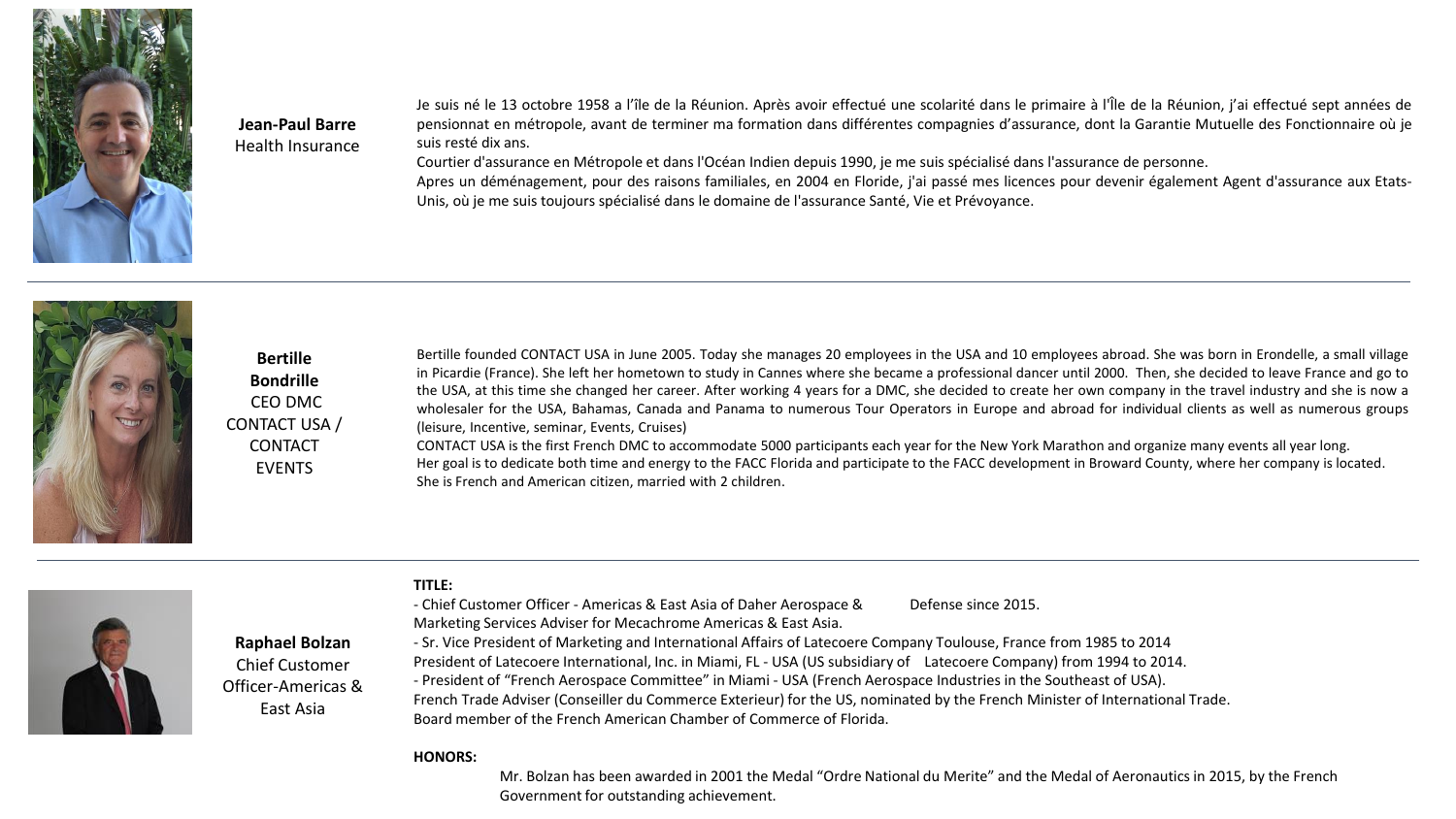

**Alix Boucard** VP US Business Development, Barnes International Alix Watine Boucard lives Miami since 2006, with her husband. Alix runs the BARNES office in Miami, a leader in luxury real estate and a well-known company in France & across Europe. Alix has responsibility over the operations, the P&L and the staff in Miami. She also serves as board member in Real Estate ventures. In addition, she supports the company's CEO in developing the master license in North America and facilitates coordination between licensees and the HQ. Prior to this experience Alix started her career in the fashion business Paris.

On a personal note Alix is a mother of 3, a 22year old daughter who lives in Paris, and 2 sons of 19 and 16year old with one residing in Montreal, Canada. Alix enjoys the local south Florida lifestyle; avid runner, Alix has run multiple half and full marathons and is an active member of local Dolphins & Rainbow swim club. On Saturday morning she can be spotted on Virginia key, for the weekly beach cleanup with the hammerhead Triathlon club. Alix is excited with the opportunity to serve the board of the French American Chamber of Commerce.



I am a graduate from the Fredric G. Levin College of Law (University of Florida) and a member of the New York State Bar. Having also graduated from two Law Schools in France, I have a unique understanding of French and European Business Law. I established my Law Firm in 2014 and my team and I practice exclusively in the field of U.S. Immigration Law with a special emphasis in Business Immigration. We focus on assisting U.S. companies, foreign companies, investors and professionals securing travel and/or work authorizations (temporary as well as permanent). I have been involved with the French American Chamber of Commerce of Florida for many years and I am a member of the French Consulate '*Comité de Sécurité*' ('*Chef d'Ilot'* for North Miami Dade). I live in Aventura, Florida, with my spouse and our twin daughters.



**Antonio Ellek** CEO, Elma Ventures

Antonio is an entrepreneur who is focused on the development and growth of healthy snack brands and products at the global level. The portfolio of brands, which are currently sold under the umbrella brand of Elma Farms [www.elmafarms.com](http://www.elmafarms.com/) in over 15 countries include OLOVES, DIPIN, and POSHI. Prior to his current position, Antonio created and developed Pasha's a healthy Mediterranean Food Concept. Antonio has also worked in various functions with PepsiCo,Procter & Gable, and BNP Paribas with a particular business focus between France and North America. Antonio, who grew up between France and Switzerland pursued a French education before getting a BS in finance at the University of Virginia and an MBA at Harvard University. Fluent in French, English, Spanish, and Turkish and conversant in Arabic and German. Antonio is very involved with the diverse Miami community in the fields of entrepreneurship and non-profit. He is active member of Young Presidents Organization and [Endeavor.org](http://endeavor.org/)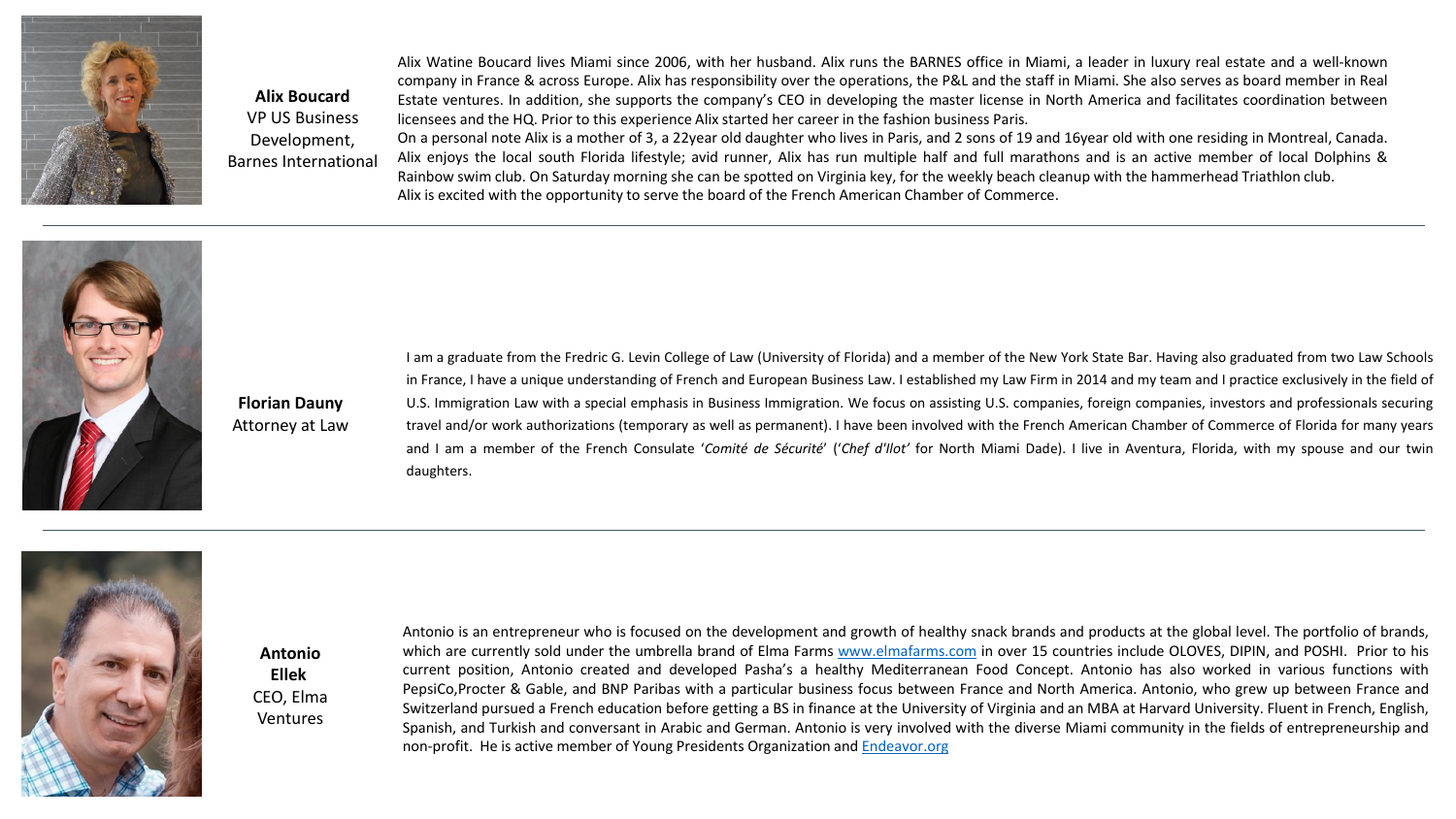

# **Severine Gianese**  CEO Gianese-Pittman P.A

**Séverine Gianèse-Pittman** is a French-American attorney licensed to practice in France and in Florida. The law firm of GIANESE-PITTMAN P.A. specializes in international transactions and delivers practical legal and business solutions for clients in South Florida and/or in France. Séverine Gianèse -Pittman has also been the President of the French American Chamber of Commerce of Florida from May 2013 to January 2017 and has bring her experience, dual cultural culture, and knowledge at the service of the chamber to ensure the vitality and success of the FACC.

Severine is also "Conseiller du Commerce Exterieur" (Foreign Trade advisor for France) and as such, brings her expertise in advising European clients developing and pursuing business opportunities in Florida and in Foreign Investments and International Transactions generally.



**Marie-Ange Joarlette**  Principal and General Manager of THE CAP GROUP.

**Serge J. Massat**  Expertcomptable Français Certified Public Accountant

THE CAP GROUP is a Construction Company (Certified General Contractors) and a Certified Real Estate Broker with a Business Brokerage division. The Group is family owned with a team of 30 employees and associates. The Construction division is focused in renovation, new construction and construction management for residential and commercial properties.

Representative of Promosalons – Promotion of Professional French Trade Fair – for Brazil since 1991 Marie-Ange is an Attorney graduated from São Paulo University (FMU) and licensed to practice law in Brazil. Dual National French and Brazilian, Miami Resident since 2015. Fluent in 4 languages. Former Committee member at the French-Brazilian Chamber of Commerce in São Paulo Vice-president, Active donor and participant of UFE Floride a Public Charity association (Union des Francais de l'Etranger) Accolade : *Chevalier de l'Ordre Nationale du Mérite*



Serge J. Massat was born in 1953. He graduates from the Toulouse Business School in 1975. In 1980, he obtains his CPA license in France and in 1987, his CPA license in the USA.

He starts his professional career in Toulouse, France where he works from 1975 to 1980 before moving to Cleveland, USA where he works for Ernst & Young in 1980-1981. In late 1981, he returns temporarily to Paris to join a local CPA firm before deciding to move back to New York in 1982. He opened his first CPA firm in New York in 1986 followed by Mexico in 1994, Miami in 2010, Luxembourg in 2015 and Paris in 2016.

Beyond his professional activities, he is a former advisor to the Financial Exams Department of the United Nations, and serves or has served on several Boards : Foreign Trade Advisor to the French Government, Director of the French American Chamber of Commerce in New York and in Miami, Director of a French Public company in the cosmetic industry, former Director of the French Mexican Chamber of Commerce.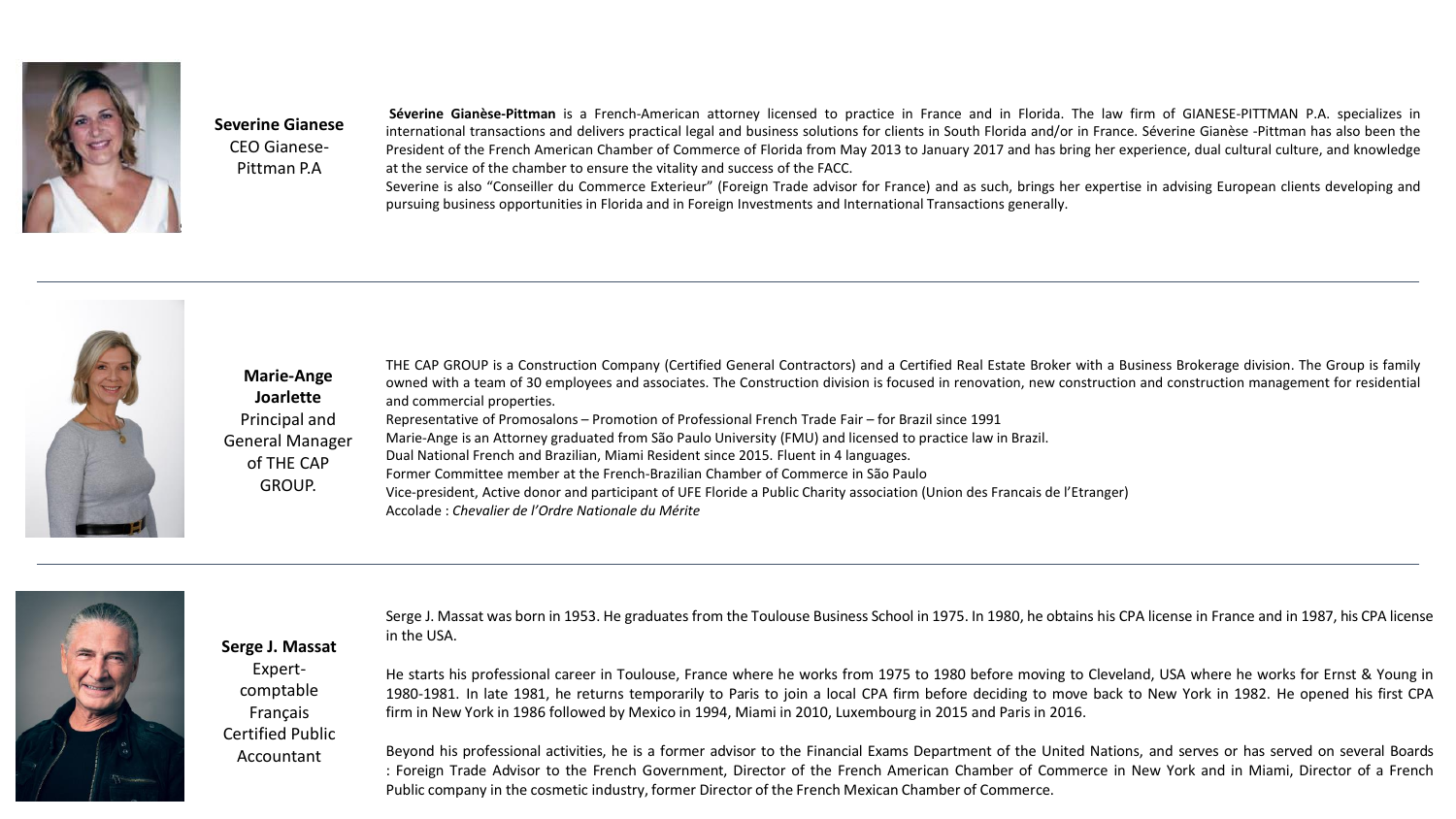

Born in 1969 in Paris, France. **Christophe Poilleux**

After my studies, I experienced several years in Sydney Australia, then I moved to Geneva Switzerland before moving to Miami in 2000. Since 2000, I have been leaving permanently in Miami, working for French luxury companies such as Cartier and now Messika. Today I am the regional director of sales for the renowned French jewelry maison Messika. I am responsible for the Caribbean and Latin America region. Finally, I have been at board of directors of the FACC for many years and I am currently Vice President of the chamber for the past 3 years.

Looking to another mandate and many more to support and develop American-French relationships within our community.



**Cédric Sage**  CEO & Founder USAFrance Financials®

Director of Sales, Messika

> Cédric Sage created *USAFrance Financials®* in 2010, a financial planning firm specialized in the needs of French, foreign, and binational families residing across the United States and helping about 400 families make the key-decisions affecting their financial future. Nowadays, he focuses on providing excellence services to his clientele made of executives and business owners, manages clients and institutional relationships, spear-leads the nationwide development of the business branch of services while upholding his partnering and leadership role.

> Beyond his professional career, Cédric has dedicated an important portion of his time to advance and promote the French community in the US. Prior to his relocation to Miami, he notably served on the Board of Directors of the *UFE Philadelphie* as well as of the *French Benevolent Society*, the oldest French association in the United States dating back to 1793. He is also the President & Founder of the *Cercle Professionnel de Philadelphie*, a 500-large networking group of French-speaking professionals and business owners.

> As an enthusiastic supporter of the mission of the *French American Chamber of Commerce of Miami* and already a Trustee member and member of the Finance Committee, Cédric wishes to take a more active role and get involved in the organization of the *FACC* while promoting its development.



### **Maxime**

**Sambourg**  Certified Public Accountant and Managing Partner

Certified Public Accountant and Managing Partner of the accounting firm Sambourg & Associates, Maxime Sambourg is a business advisor assisting European groups doing business in the United States. Maxime worked at the international firm Ernst & Young in Paris, where he was supervising financial audits within the fast-growing companies department. In 2008, he joined a New York based CPA firm to provide audit, accounting and tax services and subsequently relocated to Miami in 2010 to open their Florida branch where he focused in providing services to US-subsidiaries of French Companies. Later on, Maxime founded the accounting firm Sambourg & Associates with offices in Miami and New York in order to continue to assist French Companies doing business in the United States.

He is a member of the FACC Florida since 2010 and a member of the Board of Directors since 2017.